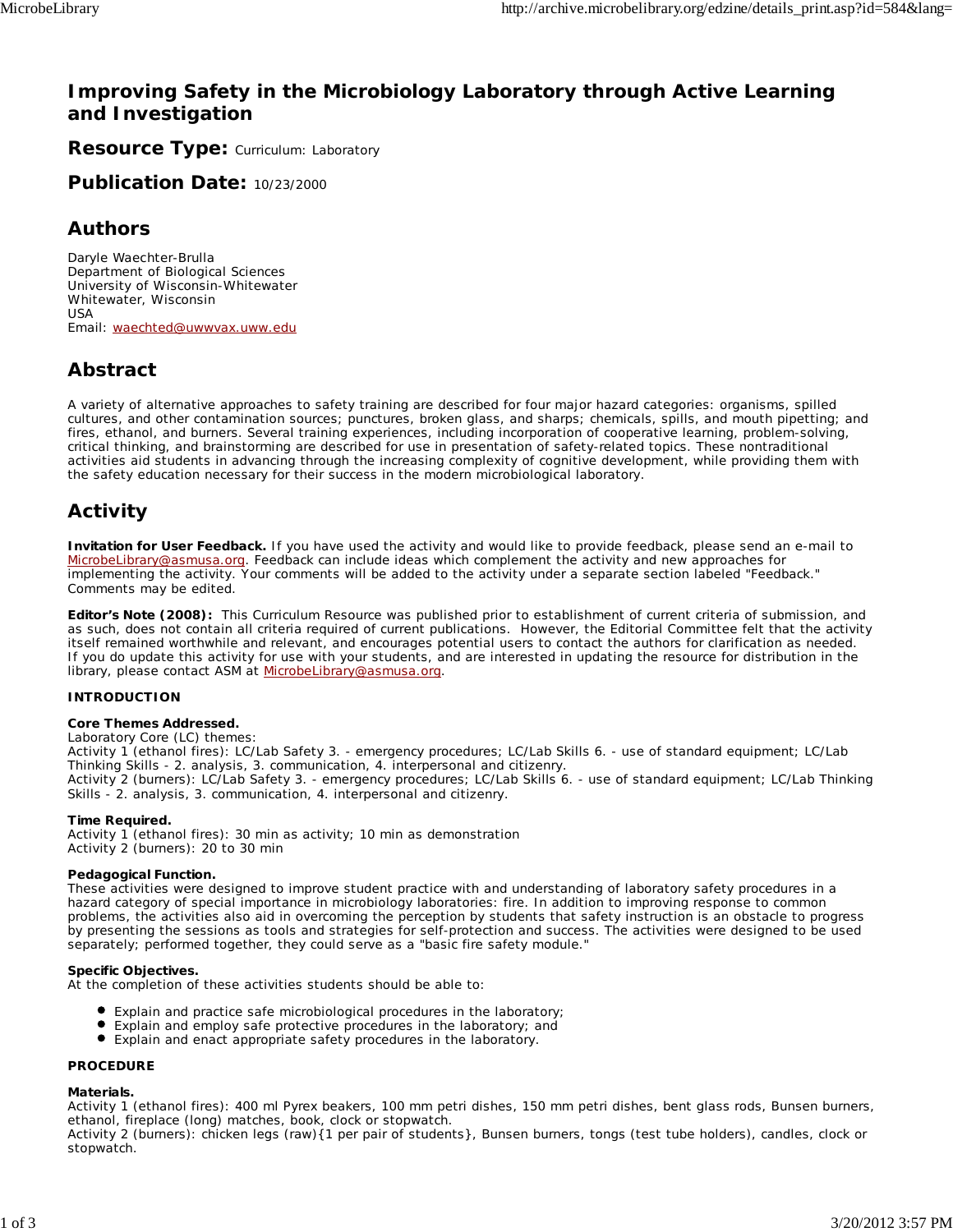### **Instructor Version.**

*Activity 1*: In this exercise, students deliberately set ethanol fires and stage "accidental" ignition. They learn how to alert fellow scientists to a potentially perilous situation, how to extinguish a fire safely (drill), and how and when to allow a fire to burn itself out (problem-solving).

### Laboratory Safety 1: Ethanol Fires

*Activity 2*: In this lab, students determine the length of time required to burn chicken skin when in contact with the stem of a Bunsen burner. They then observe the length of time the stem retains heat after being shut-off by placing a candle in contact with the stem at regular intervals (experiment and extrapolation).

### Laboratory Safety 2: Heat Retention by Bunsen Burners

### **Safety Issues.**

Before beginning any of these activities, students should be familiar with basic expectations for their safe behavior in the laboratory setting. Specifically, they should have had these expectations presented to them verbally and in the form of a safety rules agreement that they must sign, in which they agree to abide by universal precautions and other rules as set down in the document.

Safety training is incorporated into each of the activities. Activity 1 (ethanol fires) involves deliberate, potentially dangerous acts; these should be done only with direct supervision or by demonstration.

Safety in the introductory microbiology laboratory is of paramount importance to us as instructors for both moral and legal reasons (Fuscaldo et al., 1980; Young, 1987). Increasing concern with safety and liability led the U.S. Occupational Safety and Health Administration (OSHA) to establish standards on hazardous chemicals in laboratories (29 CFR 1910.1450; U. S. OSHA, 1990) and bloodborne pathogens (29 CFR 1910.1030; U. S. OSHA, 1991). We as employees are regularly scheduled to participate in related sessions so that our workplaces are in compliance with the training component of these mandates; however, we may not be exposing our students to the same degree of training. Many of the commercially available lab manuals address safety issues only briefly (Atlas et al., 1995; Seeley et al., 1991).

Safety instruction is often perceived as an obstacle to progress rather than a tool or strategy for self-protection (Greene and Simons-Morton, 1990). Consider the responses to the most fundamental and ubiquitous safety training activity, evacuation of the building (typically as part of a fire drill); responses range from "Oh, cool, no more work," to "I refuse to leave, I'm in the middle of (fill in some technique)." Adoption of safety principles also varies widely, a function more of the individual's personal opinion or experience than a response to a logically presented set of guidelines and rules (Martin, 1980). Modification of unsafe behavior patterns can be accomplished (Martin, 1980), but it is more efficient to avoid development of inappropriate work habits from the beginning of the individual's work in the laboratory.

In my introductory microbiology course, average student performance in response to ethanol beaker fires improved dramatically during the semester an "accident-susceptible" student set six fires; by the end of the semester, fires were being extinguished before I was aware of them. Since that time, I have incorporated staged fires as demonstrations or activities prior to the time students perform isolation and enumeration of cells by spread plates; student response continues to be rapid and professional.

Directly experiencing common problem situations under controlled conditions (Armour, 1987) is a standard training tool within the safety community, particularly for potentially life-threatening situations. Proficiency in chemical and microbiological techniques, acquired through practice, is an essential component of the training of laboratory workers (Barkley and Richardson, 1994), so should it be for our students. Additionally, it is vital that students learn to evaluate the level of hazard associated with the work and understand that no work is risk-free, that risks must be put in perspective, and that hazards can be reduced even if they cannot be eliminated (Springer, 1987).

As educators working with undergraduate or precollege students, we have an additional degree of flexibility and responsibility in the manner of presentation. Beyond content, we need to consider and incorporate a variety of training experiences for our students, using approaches such as cooperative learning, problem-solving, critical thinking, and brainstorming. Complex experiences can aid students in advancing through the increasing complexity of cognitive development stages summarized by Bloom (Waterman, 1994; Cornacchia et al., 1991).

### **ASSESSMENT and OUTCOMES**

#### **Suggestions for Assessment.**

- Peer oral assessment is incorporated into the activities through group discussion and whole class discussion and feedback.
- $\bullet$ For each activity, students record results and answer questions directly related to the activity. In addition, two to six questions are presented to stimulate further evaluation and integration of information.
- Concepts can be included on a subsequent quiz or exam.

#### **Problems and Caveats.**

*Activity 1.* The Howard Hughes Medical Institute offers, free of charge, the excellent laboratory safety training video series, "Safety in the Research Laboratory." The following is a list of the videos produced and distributed by HHMI:

1995 - "Chemical Storage Hazards"

"Glassware Washing Hazards"

- "Centrifugation Hazards"
- 1994 "Emergency Response"
	- "Chemical Hazards"
- "Radionuclide Hazards"
- 1994 "Controlling Your Risks: HIV in the Research Laboratory"
- 1992 "Practicing Safe Science"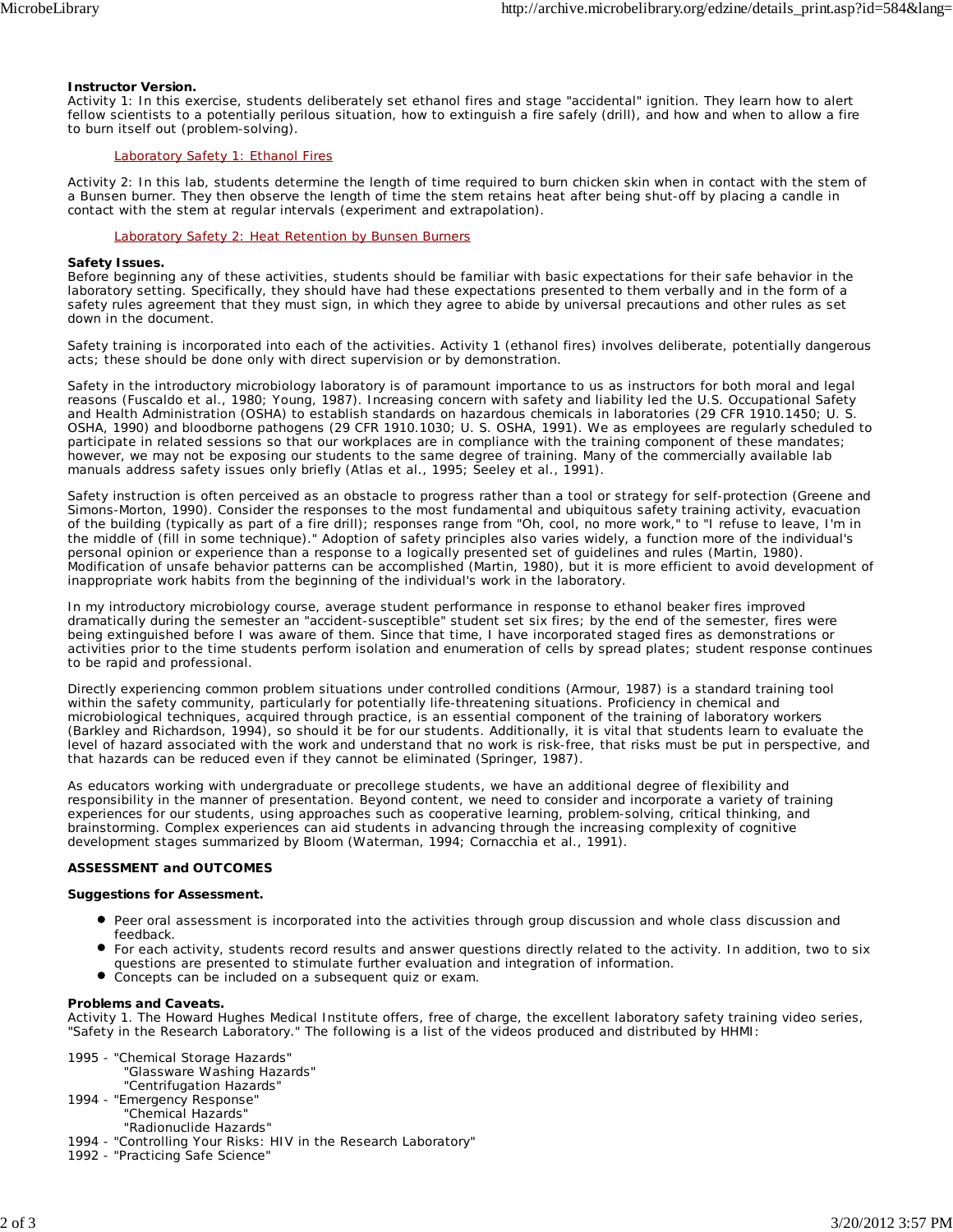Detailed information on the content of each video, as well as instructions on how to obtain the videos, can be found at the HHMI website: http://www.hhmi.org/research/labsafe/training/videos.html

### **SUPPLEMENTARY MATERIALS**

### **Possible Modifications.**

Each activity may be performed by individuals or by small groups. Alternatively, the instructor, with or without student volunteers, may perform as demonstrations both activities 1 and 2.

### **References.**

*Microbiology sources.*

**Atlas, R. M., A. E. Brown, and L. C. Parks.** 1995. Experimental microbiology. Mosby, St. Louis, Mo.

**Barkley, W. E. and J. H. Richardson.** 1994. Laboratory safety. *In* P. Gerhardt, R. G. E. Murray, W. A. Wood, and N. R. Krieg (ed.). Methods for general and molecular bacteriology. American Society for Microbiology, Washington, D.C.

**Fleming, D. O., J. H. Richardson, J. J. Tulis, and D. Vesley.** 1995. Laboratory safety: principles and practices, 2nd ed. American Society for Microbiology, Washington, D.C.

**Lennox, J. E.** 24 June 1997, copyright date. Sites related to laboratory safety. [Online.] http://www.personal.psu.edu/faculty /j/e/jel5/micro/safety.htm. [13 March 2000, last date accessed.].

**Rose, S. L.** 1984. Clinical laboratory safety. J. B. Lippincott Company, Philadelphia, Pa.

**Seeley, H. W., Jr., P. J. Van Demark, J. J. Lee.** 1991. Microbes in action, 4th ed. W. H. Freeman and Company, New York, N.Y.

*Safety sources.*

**Armour, M.** 1987. Doing it right. *In* J. A. Young (ed.). Improving safety in the chemical laboratory: a practical guide. John Wiley & Sons, New York, N.Y.

**Federal Register.** 1990. Occupational exposure to hazardous chemicals in laboratories (29 CFR 1910.1450). Fed. Regist. **55**(21).

**Federal Register.** 1991. Bloodborne pathogens (29 CFR 1910.1030). Fed. Regist. **56**(235)**:**64175-64182.

**Fuscaldo, A. A., B. J. Erlick, and B. Hindman (ed.).** 1980. Laboratory safety: theory and practice. Academic Press, New York, N.Y.

**Martin, J. C. 1980.** Behavioral factors in laboratory safety: personnel characteristics and the modification of unsafe acts. *In* A. A. Fuscaldo, B. J. Erlick, and B. Hindman (ed.). Laboratory safety: theory and practice. Academic Press, New York, N.Y. **Springer, S. T. 1987.** How chemicals harm us. *In* J. A. Young (ed.). Improving safety in the chemical laboratory: a practical guide. John Wiley & Sons, New York, N.Y.

**Steere, N. V. 1980.** Physical, chemical, and fire safety. *In* A. A. Fuscaldo, B. J. Erlick, and B. Hindman (ed.). Laboratory safety: theory and practice. Academic Press, New York, N.Y.

**University of Wisconsin–Whitewater. 1993.** Bloodborne pathogens exposure control plan. Office of Risk Management and Safety, University of Wisconsin–Whitewater, Whitewater, Wis.

Young, J. A. (ed.). 1987. Improving safety in the chemical laboratory: a practical guide. John Wiley & Sons, New York, N.Y.

*Other resources.*

**Bloom, B. S. (ed.).** 1956. Taxonomy of educational objectives, book 1, cognitive domain. Longman, New York, N.Y. Cited in Waterman, 1994, and Cornacchia, 1991.

**Cornacchia, H. J., L. K. Olsen, and C. J. Nickerson.** 1991. Health in elementary schools. Mosby, St. Louis, Mo. **Greene, W. H. and B. G. Simons-Morton.** 1990. Introduction to health education. Waveland Press, Inc., Prospect Heights, Ill.

**Outbreak.** 1995. Written by L. Dworet and R. R. Pool. Warner Brothers, Burbank, Calif.

**Waterman, M. A.** 1994. Diary of a BC test camp recruit. Strategies for success, fall 1994, no. 16. Benjamin/Cummings Publishers, Redwood City, Calif.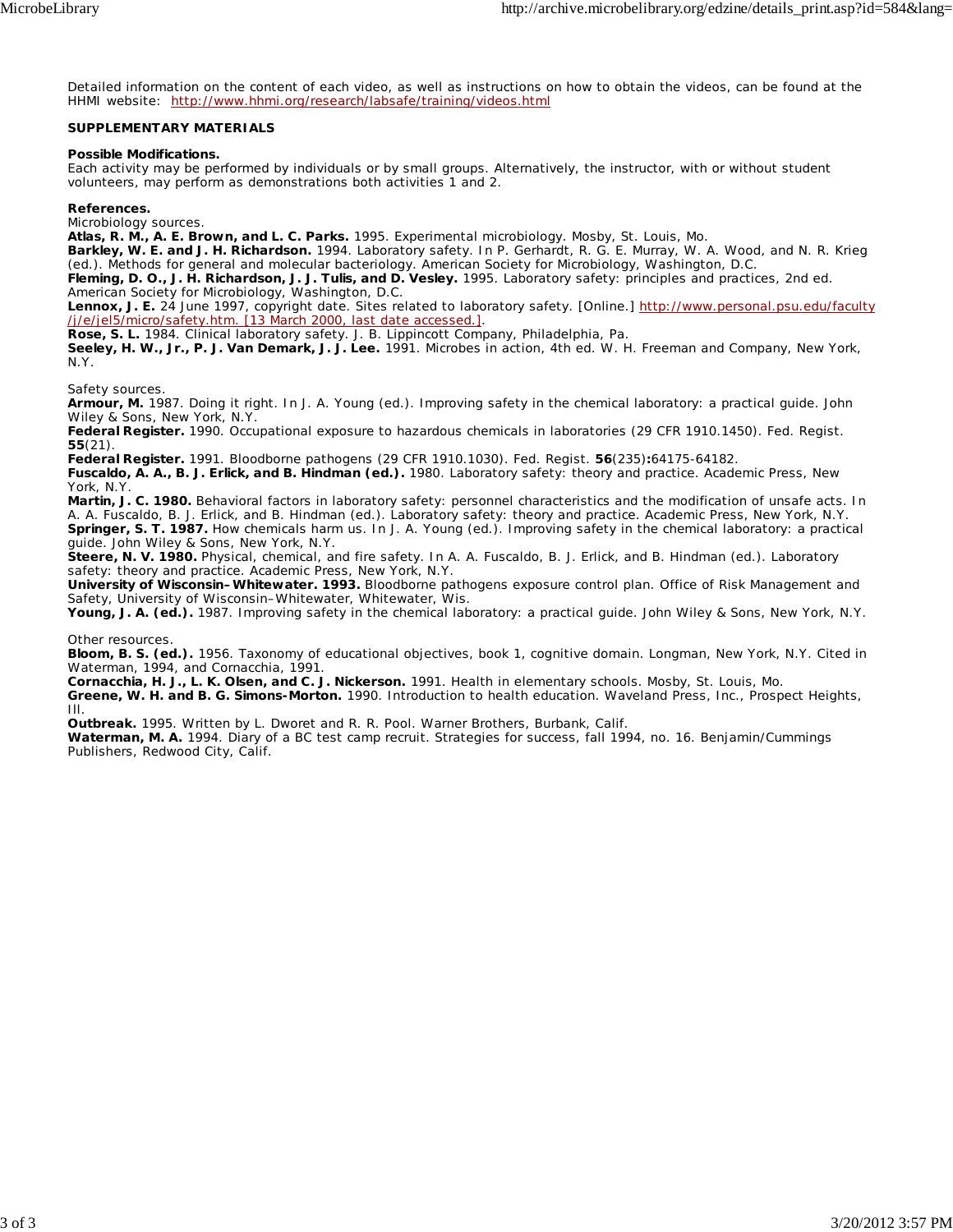# **All** Curriculum Resources

## **Laboratory Safety 1: Ethanol Fires**

## **Background.**

One of the most common accidents in *any* microbiology laboratory is unintentional ignition of ethanol. Ethanol is used extensively in sterilization of utensils, as when bent glass rods are dipped in alcohol and then flamed in the spread plate method of isolating and enumerating cell culture numbers. While the value of ethanol outweighs the risk involved in its use, there is still a fire hazard associated with its inappropriate use and thus a need for training in its proper use.

The goal of the exercise here is for you to gather the skills of dealing with an accidental fire. Accidents are defined as unanticipated and unintended events, but with the high frequency of ethanol fires, "unanticipated" is perhaps somewhat inaccurate. This event occurs with beginning undergraduates, graduate students, postdocs, and faculty; it occurs in university, hospital, government, industrial, and commercial laboratories. You *will* someday set such a fire or be working with someone else who does. It is thus important for you to know how to react: how to analyze the situation, how to communicate the problem to others, and how to respond *if* a response is appropriate.

### **Summary.**

In this exercise, you will deliberately set an ethanol fire and stage an "accidental" ignition. You will learn how to alert fellow scientists to a potentially perilous situation, how to extinguish a fire safely, and how and when to allow a fire to burn itself out.

### **Materials.**

400 ml Pyrex beakers 100 mm petri dishes 150 mm petri dishes Bent glass rods Bunsen burners Ethanol Fireplace (long) matches Book

## **Procedure.**

Work in teams of three. Take turns setting the fire. Whoever is responsible for setting the fire should sit in the middle of the trio. (This may be done as a demonstration for the class.) These activities are most effective if done with decreased lighting; if it is daytime, there is sufficient incipient light that the overhead lights may be turned off.

## *A. Deliberate ignition.*

1. Pour approximately 100 ml of ethanol into a 400 ml beaker.

2. Place two glass petri dishes (one 100 mm and one 150 mm) on either side of the beaker. Place a book (one copy of the lab manual, for example) nearby.

3. Light the Bunsen burner and turn it down low; use the pilot light setting if available.

4. The flanking students should face forward or away from the flame.

5. The center student should light the fireplace match from the burner, and use it to ignite the ethanol. Extinguish the flame on the match by blowing it out.

6. Once the ethanol has ignited, the center student should clearly and calmly say, "Fire."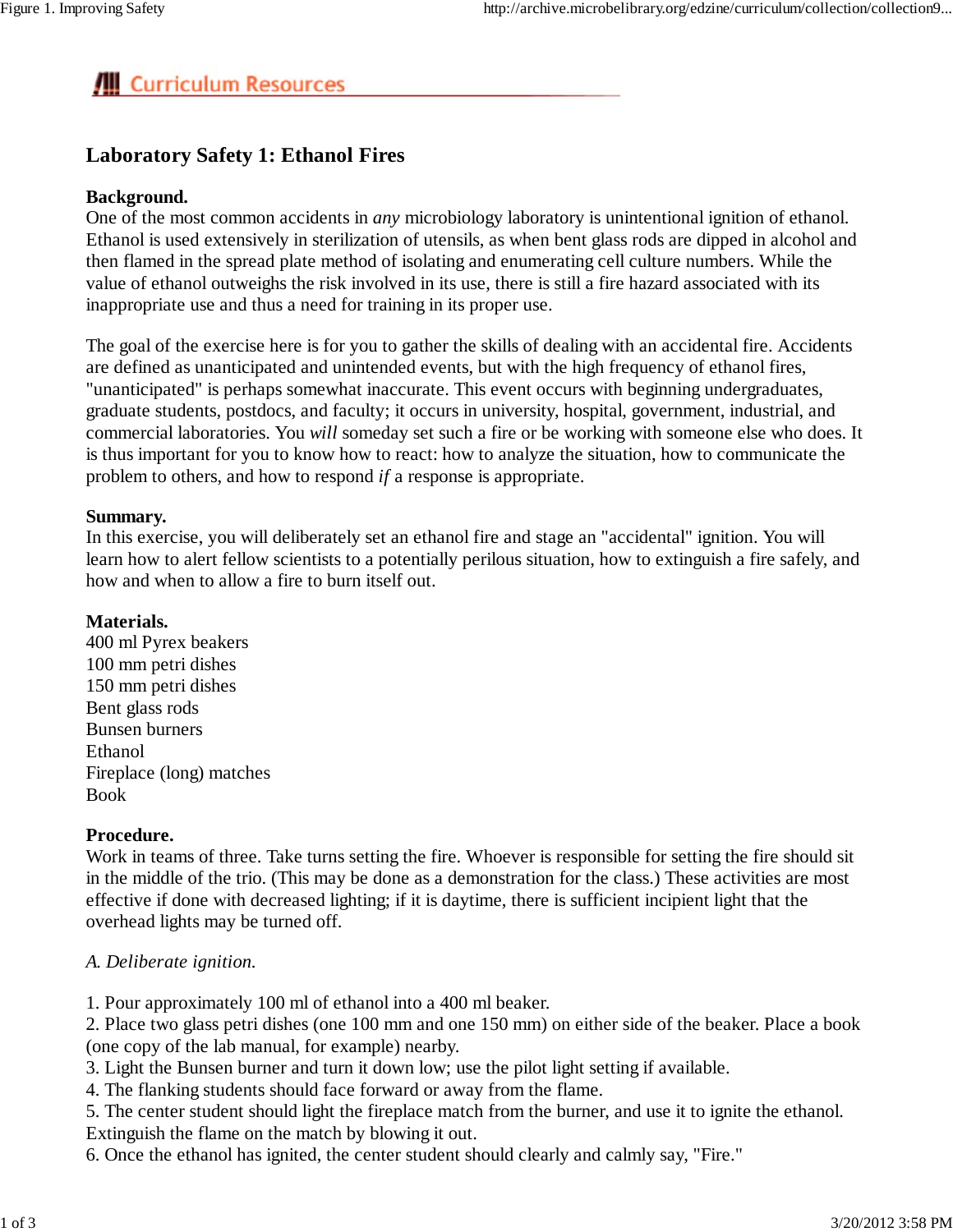7. All three students should slide backward or stand and step backward slowly. (This need not be done in complete synchrony.)

8. A fire should be set by each of the team members, and extinguished using each of the following objects: 100 mm petri dish, 150 mm petri dish, the book. Observe how long the fire continues to burn once covered.

## *B. Accidental ignition 1 - spill/bench fire.*

(The instructor may perform this as a demonstration.)

- 1. Tip the beaker and pour about 5 ml of ethanol onto the bench.
- 2. Dip the bent glass rod into the ethanol in the beaker, then hold over the flame of the burner to ignite.
- 3. Place the burning rod into the puddle of ethanol and remove immediately.
- 4. Observe how long the ethanol on the bench continues to burn.

*C. Accidental ignition 2 - beaker fire.*

(The instructor may perform this as a demonstration.)

1. Dip the bent glass rod into the ethanol in the beaker, then hold over the flame of the burner.

- 2. Place the burning rod into the beaker and remove immediately.
- 3. Observe how long the ethanol on the glass rod continues to burn.
- 4. Extinguish the fire by covering the beaker with one of the items used above.

### **Results.**

1. Record the length of time between ignition and extinguishing for each of the five trials.

| Trial | Conditions                               | Time |
|-------|------------------------------------------|------|
|       | Beaker/100 ml EtOH/+100 mm petri<br>dish |      |
| ii.   | Beaker/100 ml EtOH/+150 mm petri<br>dish |      |
| iii.  | Beaker/100 ml $EtOH/+book$               |      |
| iv.   | Beaker/100 ml EtOH/+object               |      |
| v.    | Bench/5ml EtOH/+nothing                  |      |

2. How is the fire being extinguished in each trial?

3. Was there a difference in the length of time to extinguish the fire in the trials associated with Sections A and B (i-iv) versus the trial associated with Section C (v)? Why?

## **Questions.**

1. What was the purpose of this activity?

- 2. How could reaction to the emergency be made more efficient?
- 3. What improvement could be made in the procedure?
- 4. Why were the petri dishes and the book chosen for use in extinguishing the fires?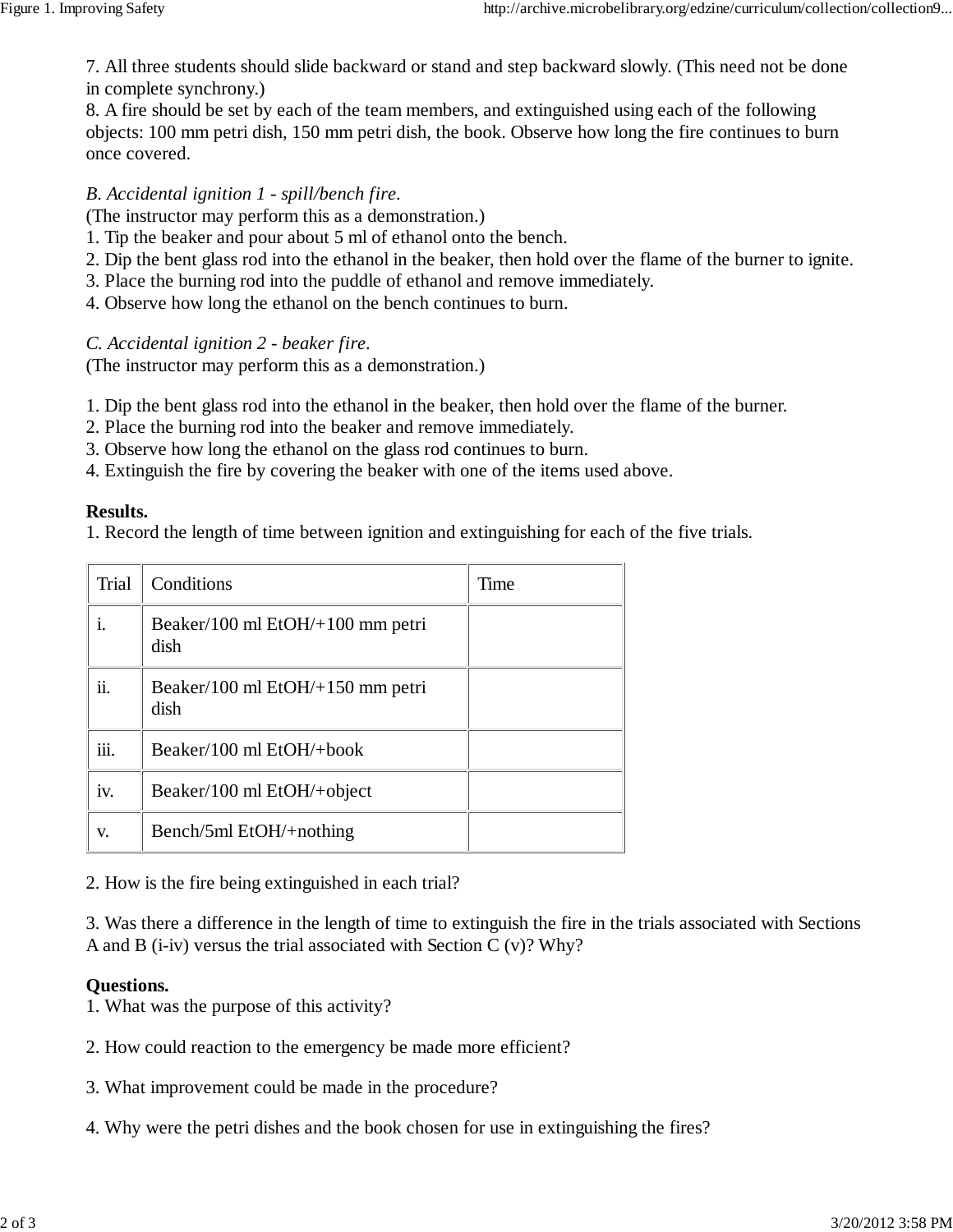- 5. What does it take to make a fire?
- 6. What is the role of surface area?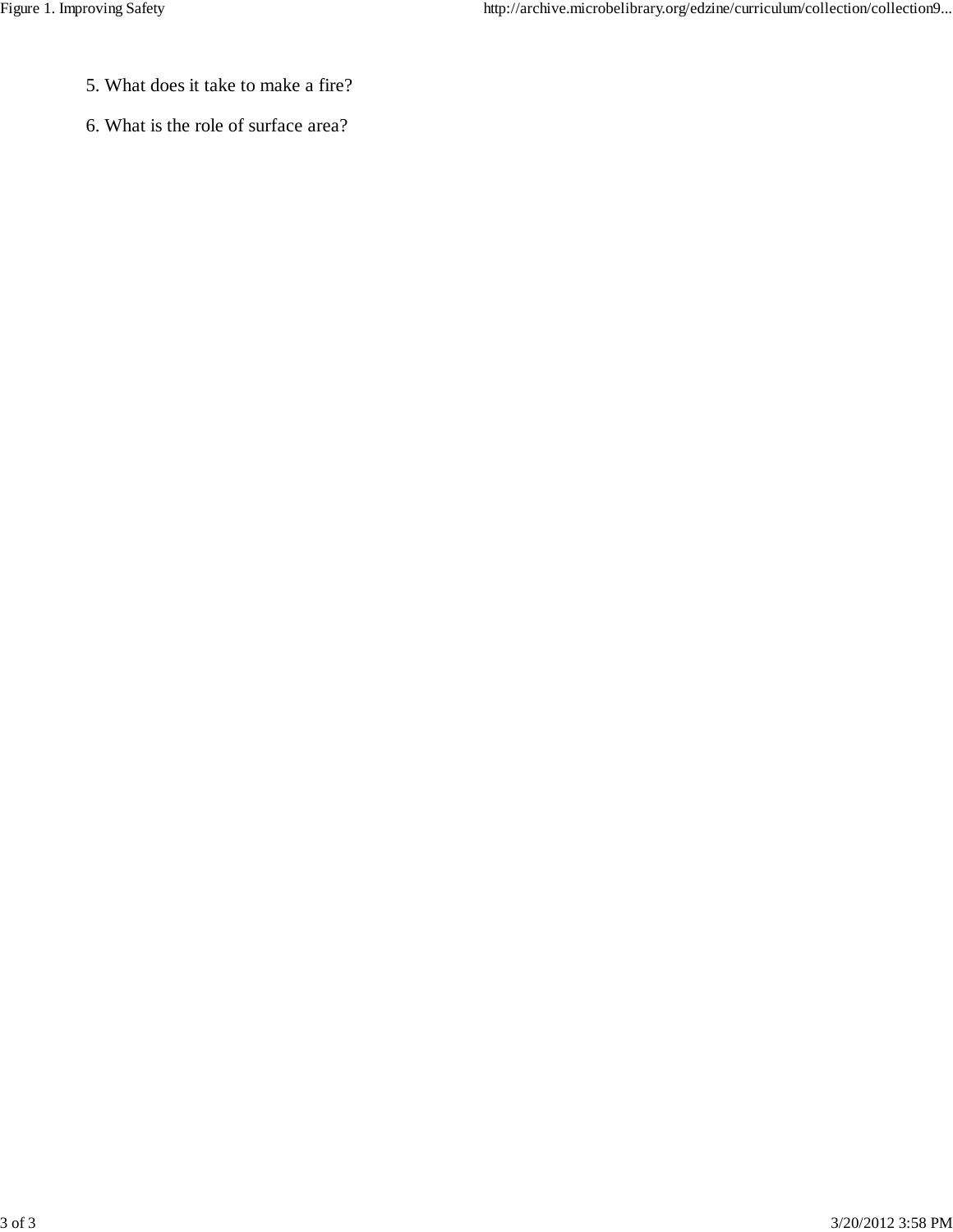# **All** Curriculum Resources

## **Laboratory Safety 2: Heat Retention by Bunsen Burners**

## **Background.**

Throughout the semester, Bunsen burners will serve as a source of flame for incineration of biological samples and sterilization of inoculating needles and loops and bent glass rods. Burners are not without danger. They themselves become quite hot, retain the heat after the gas has been shut off and the flame extinguished, and may trap a flame internally.

In the latter case, the gas jet is not turned off completely, and a flame continues to burn within the stem/barrel of the burner. If you pick up the burner before it has sufficiently cooled, you may suffer a severe burn. Since you were probably picking the burner up with your fingertips, this is especially painful and will result in loss of function for a number of days. ALWAYS check to make sure the gas jet is completely shut before leaving. Because the laboratory is a multi-purpose room, and since nonmajors enter the room for discussion and quiz sections, we must clear the benches after each laboratory meeting. You will also find it safer (*and* cooler!) to turn a burner off when you are not going to use it for any length of time.

Even when the burner has been turned off, it retains heat for an extended length of time. On the other hand, we cannot wait indefinitely before moving the burners to the side cabinets before leaving. How long does it take for a burner to cool? Rather than test this on volunteers, we will use two model systems. In the first, we will use raw chicken legs to represent human fingers and examine the extent and rapidity of burn damage that occurs when coming into contact with an active burner. We will then use long stem candles to test for heat retention over time once the flame has been extinguished to map a general block of time in which to avoid contact with the recently extinguished burner.

## **Summary.**

In this lab, you will determine the length of time required to burn chicken skin when in contact with the stem of a Bunsen burner. You will also observe the length of time the stem retains heat after the flame has been shut-off.

## **Materials.**

Chicken legs (raw), 1 per pair of students Bunsen burners Tongs (test tube holder) Candles

## **Procedure.**

Work as partners, one person to perform the experiment and the other to record time and other data. After handling raw chicken, be sure to wash your hands with soap and water.

## *A. Heat exchange with skin.*

- 1. Ignite the burner and wait 2 minutes.
- 2. Holding the chicken leg with the tongs, touch the leg to the stem (or barrel) of the burner.
- 3. Record the condition of the skin at 15 second intervals.

## *B. Heat retention.*